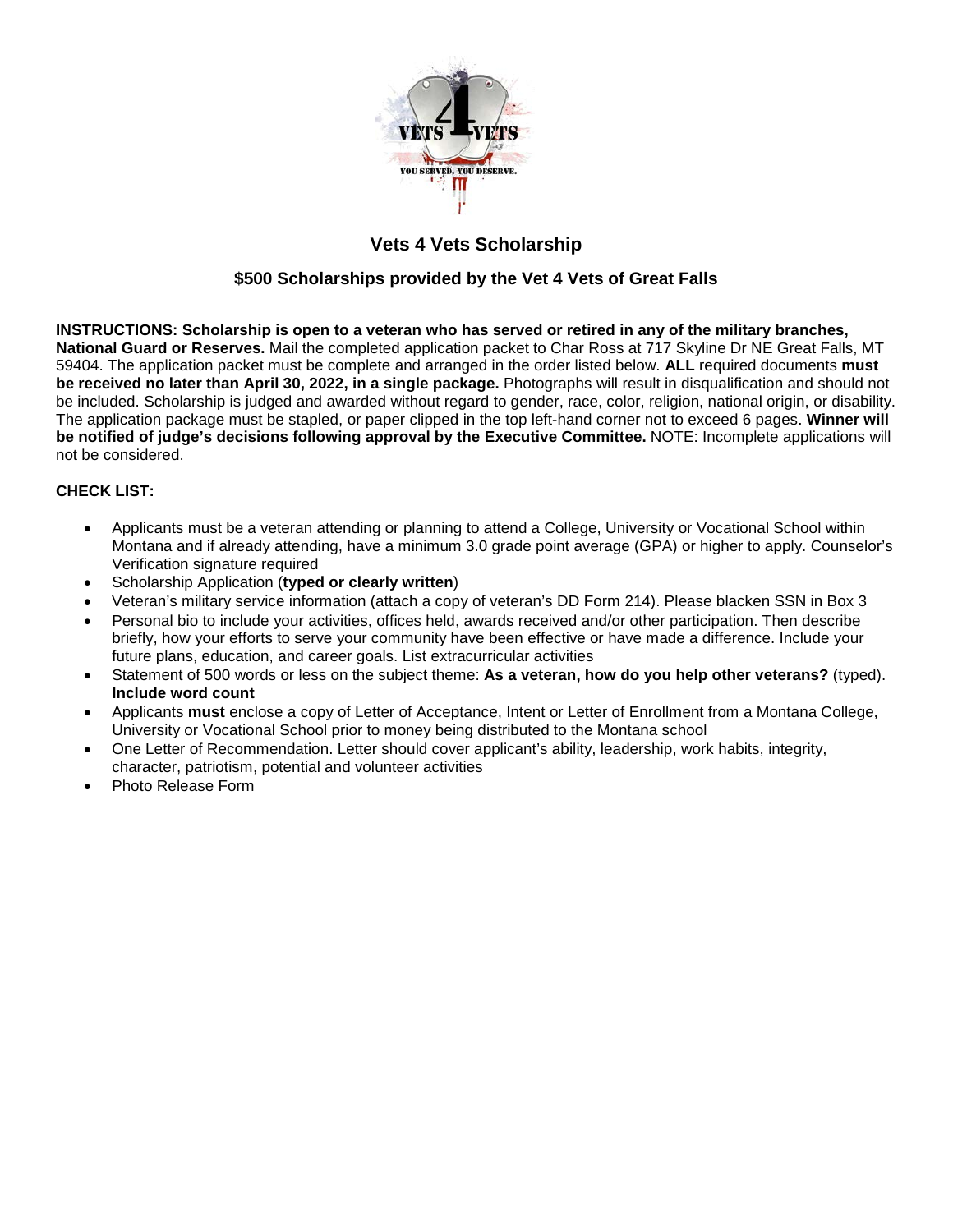| Please print your answers. |                                                                                           |  |                                 |  |  |  |
|----------------------------|-------------------------------------------------------------------------------------------|--|---------------------------------|--|--|--|
|                            | Last Name:                                                                                |  | First Name:                     |  |  |  |
| 1.                         |                                                                                           |  |                                 |  |  |  |
| 2.                         | Mailing Address::                                                                         |  |                                 |  |  |  |
|                            |                                                                                           |  | Street:                         |  |  |  |
|                            | City: State:                                                                              |  | ZIP:                            |  |  |  |
| 3.                         | Daytime Telephone Number: ( )                                                             |  |                                 |  |  |  |
| 4.                         |                                                                                           |  |                                 |  |  |  |
|                            |                                                                                           |  |                                 |  |  |  |
| 5.                         | (If Applicable) Cumulative GPA:                                                           |  | <b>Counselor's Verification</b> |  |  |  |
| 6.                         |                                                                                           |  |                                 |  |  |  |
| 7.                         |                                                                                           |  |                                 |  |  |  |
|                            |                                                                                           |  |                                 |  |  |  |
| 8.                         | I will be entering the above-mentioned school as a (Freshman, Sophomore, Junior, Senior): |  |                                 |  |  |  |
|                            |                                                                                           |  |                                 |  |  |  |